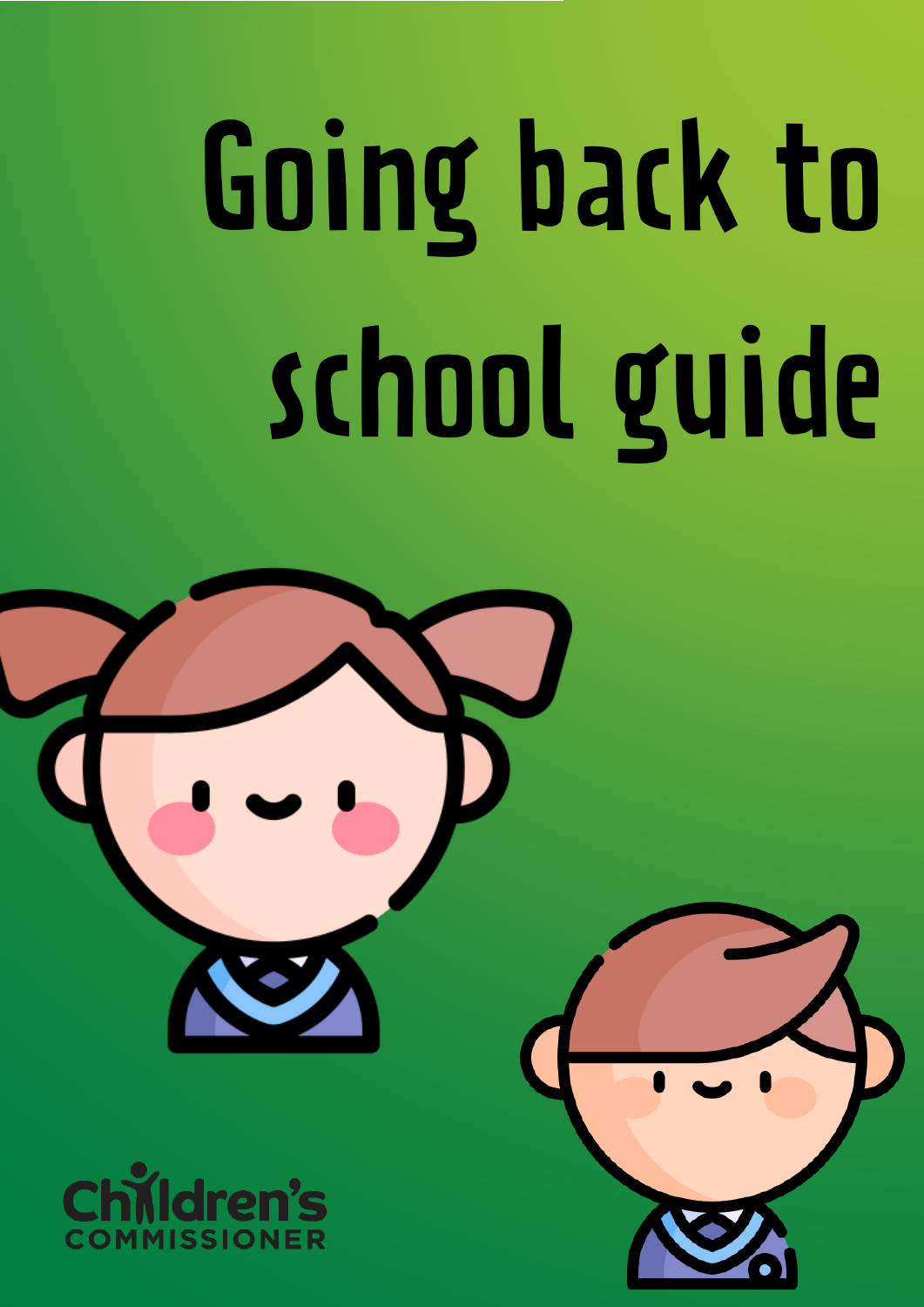# Going back to school

Life has been really different recently because of coronavirus. Lots of children stopped going into school and we had to spend more time at home.

But after the summer holidays, all children in England will be going back to school. This is because children are at very low risk of becoming ill from coronavirus

We have spoken to lots of you about how you feel about going back to school.

Some of you went back to school before the holidays, so you already know what it's like.

For those who stayed at home, we know that some of you are feeling excited but also a little bit nervous.

It's totally normal to feel like that.

When you go back to school, some things will be the same, and some things will be different.

# In this guide we will:

tell you some of the changes you might see when you go back to school

give you some tips on how to cope if you're feeling worried or nervous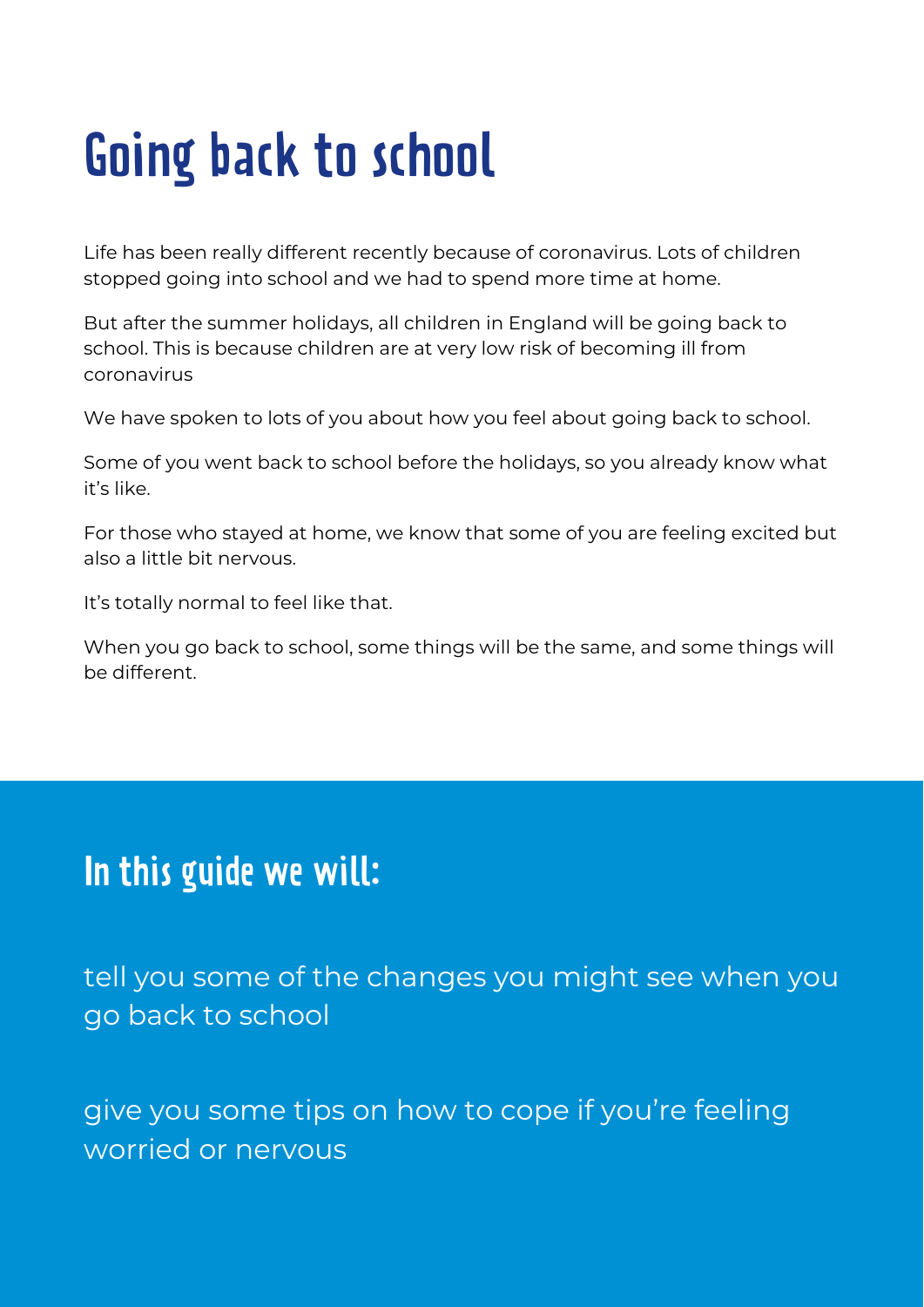# Is it safe to go to school?

Children are at very low risk of becoming ill from coronavirus.

Coronavirus hasn't gone away completely, but because we all stayed at home there is a lot less of it around at the moment. This means that the Government has decided it is safe for children to go back to school.

To make sure it is as safe as possible, there will be some changes to school life.

# What will it be like at school?

Not every school will do the same thing. Your school should tell you what will be the same and what will be different, and if they don't, it's OK to ask them.

# Getting used to being back at school

You might be excited to see your friends again, but some of you might find that when you get to school you miss your mum / dad / carers a bit more than you expected. That's totally OK.

Add that to the changes you're seeing at school and things might feel a bit much to start off with. But give yourself some time and you'll soon get used to the changes.

# Will I have to wear a mask?

The Government has said you don't have to wear masks in classrooms. There may be times when teachers do wear masks.

In secondary schools, in areas where new restrictions have been put in place, you may be asked to wear a mask in confined areas such as corridors and common spaces. This is an added precaution to keep everyone safe.

You might have to wear a mask to and from school if you are aged 11 or older.

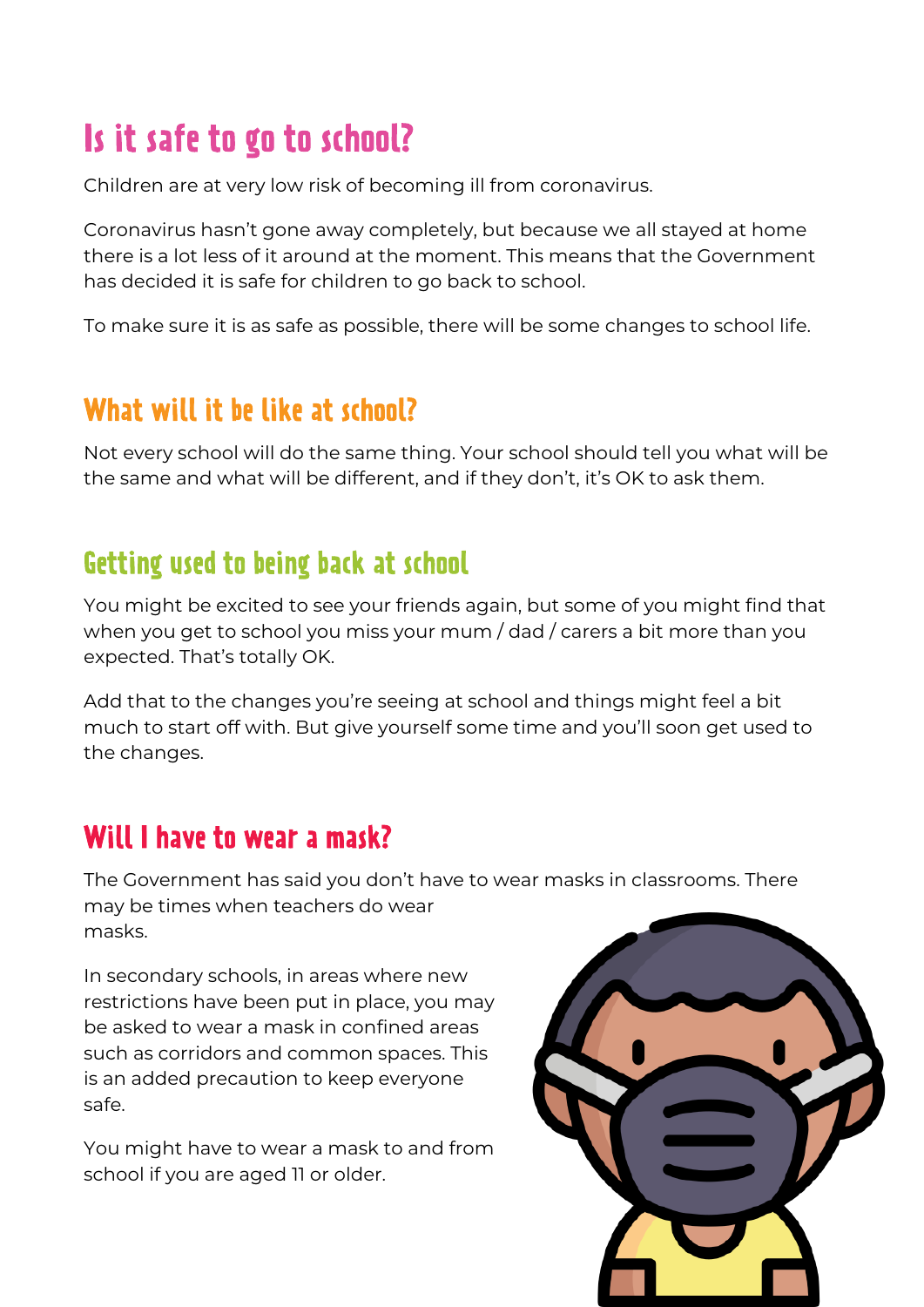### How things might be different

#### **Start time**

You might be asked to start school at a different time than you are used to. This is to help keep people apart as much as possible.

#### **Hand washing**

You will be asked to wash your hands regularly. This includes when you arrive, when you return from breaks, when you change room and before and after eating.

#### **Who you hang out with**

One way to reduce the risk of people passing on the virus is to limit who you come into contact with.

You may be put into groups or 'bubbles' and you will not be able to mix with people who are not in your group. Depending on your school, this group might be your class, or even your whole year group. You will probably have your breaks and lunch at different times.

The older you are the more likely you will be asked to keep your distance from other people in your group.

#### **In your classroom**



You might find some of your class sizes are smaller.

In the classroom, your school might change the desk layout so that you are all facing forward or there is more space between desks.

There may be some games, toys and equipment that you can't use.



#### **Getting around**

There may be a one-way system to move around the school.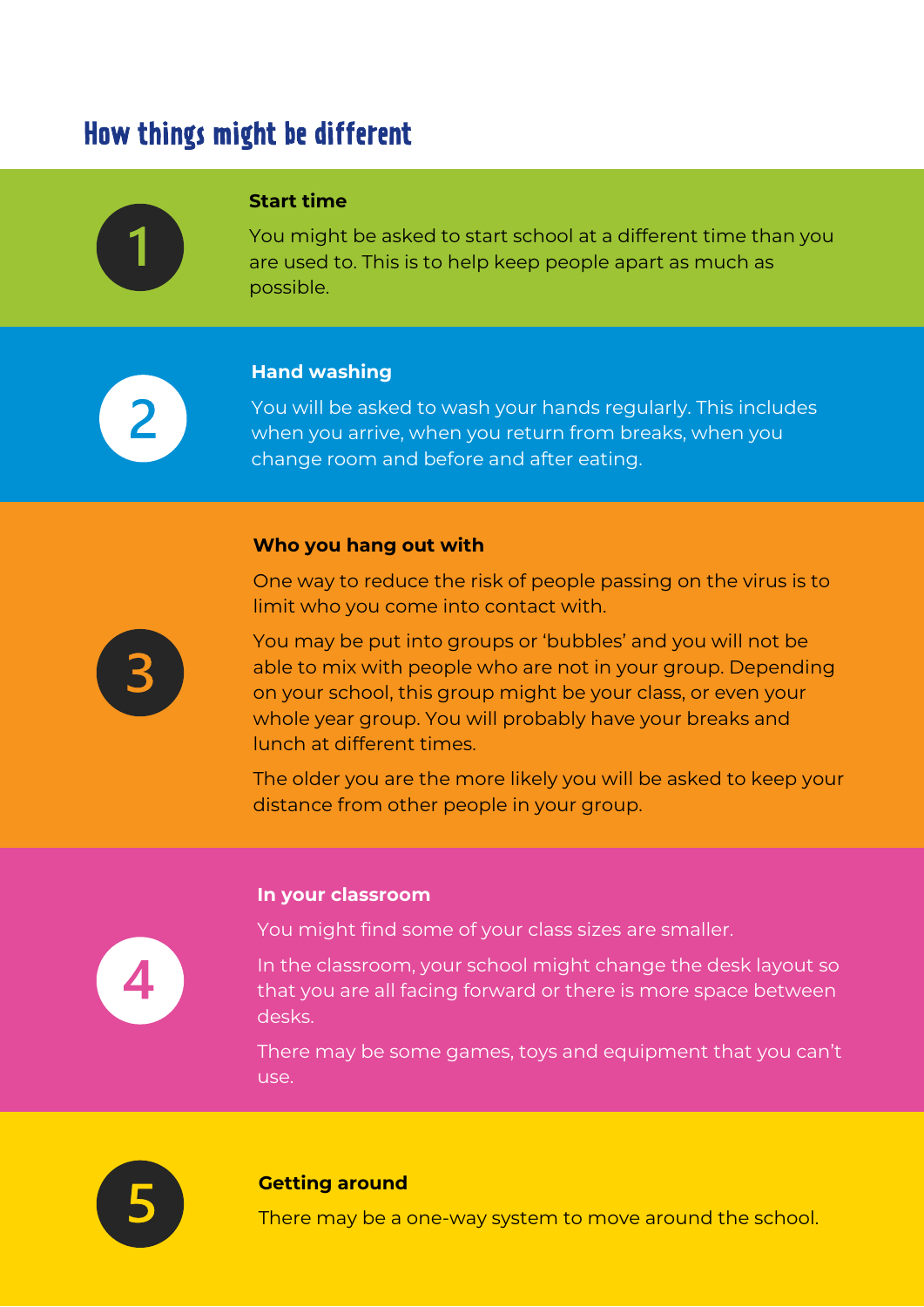# Getting to and from school

The Government is asking everyone who can walk or cycle to school to do so.

If you do get a bus that is for school children only and you do not mix with the public, your school should try and arrange for you to travel with people in your group or bubble. You don't have to socially distance, but if you can, you should.

You will have to use hand sanitizer before and after your journey.

If you are aged 11 or older and you are mixing with people outside your group or people who you don't normally meet, you might be asked to wear a face mask, just like you have to when you go into a shop.

If you take a bus or a train that also carries people who don't go to your school, you should try to stay 2 meters away from other passengers and wear a mask if you are aged 11 or older.

# Catching up on work you have missed

A lot of children are worried about catching up on they have missed while they have been at home.

Remember that many of your friends will be feeling the same, and that most other children were also out of school for six months.

The Government has given schools some money to help children catch up, and you can ask your Mum, Dad or carer to ask your school what support is available if you are feeling worried.

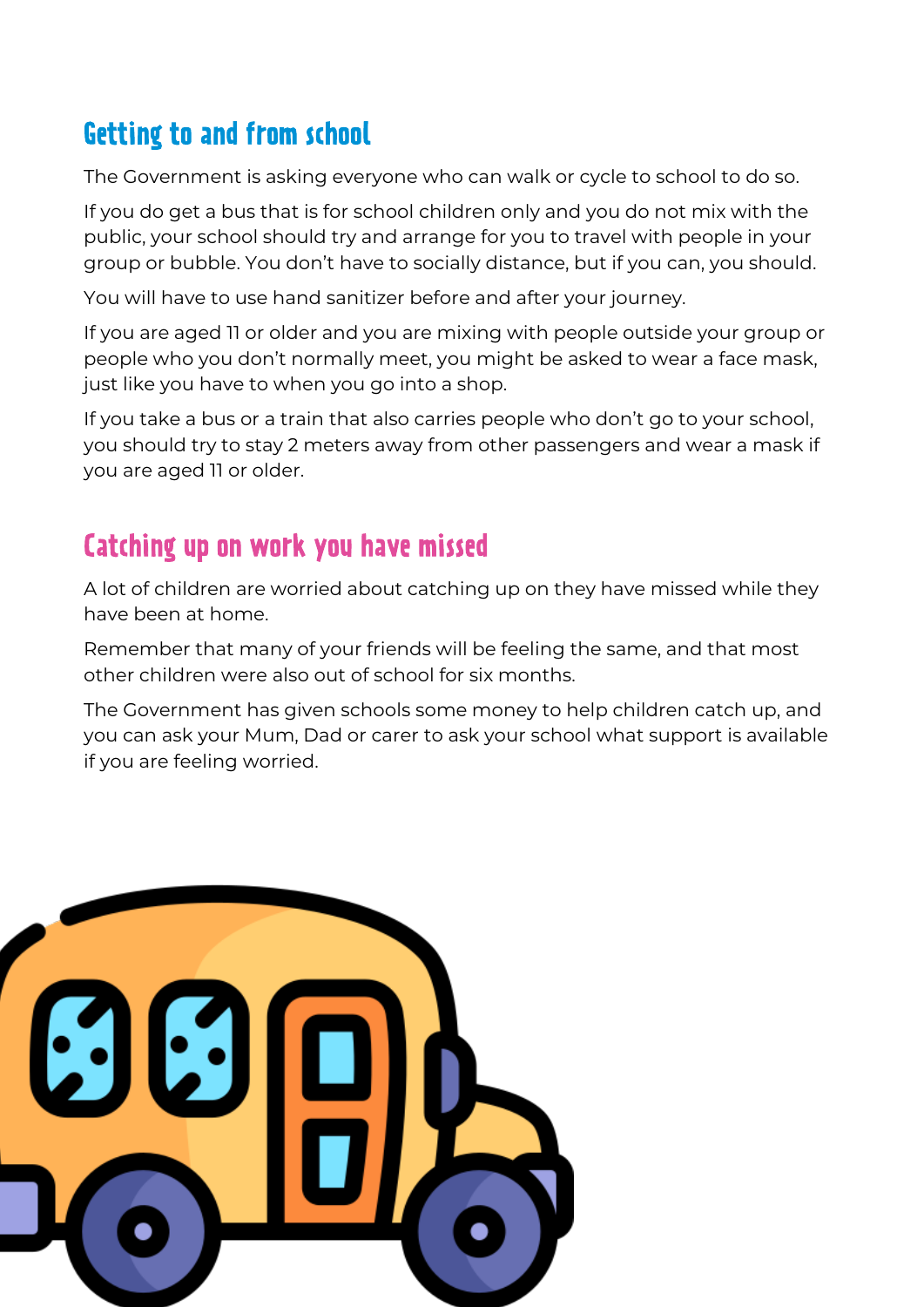# How to cope if you are feeling worried

Let's find out how you're feeling

**Write down all the things you're excited about here:**

**And write down all the things you are worried about here:**



Sometimes we worry about something new because we don't know what it will be like. When we get there it isn't anywhere near as bad as we thought it was going to be. And all that worry was for nothing!

A good tip is to be prepared. Ask your school to give you as much information as they can about what changes there will be. You can spend some time thinking about this and getting used to the idea so that when your school welcomes you back, it isn't a total shock.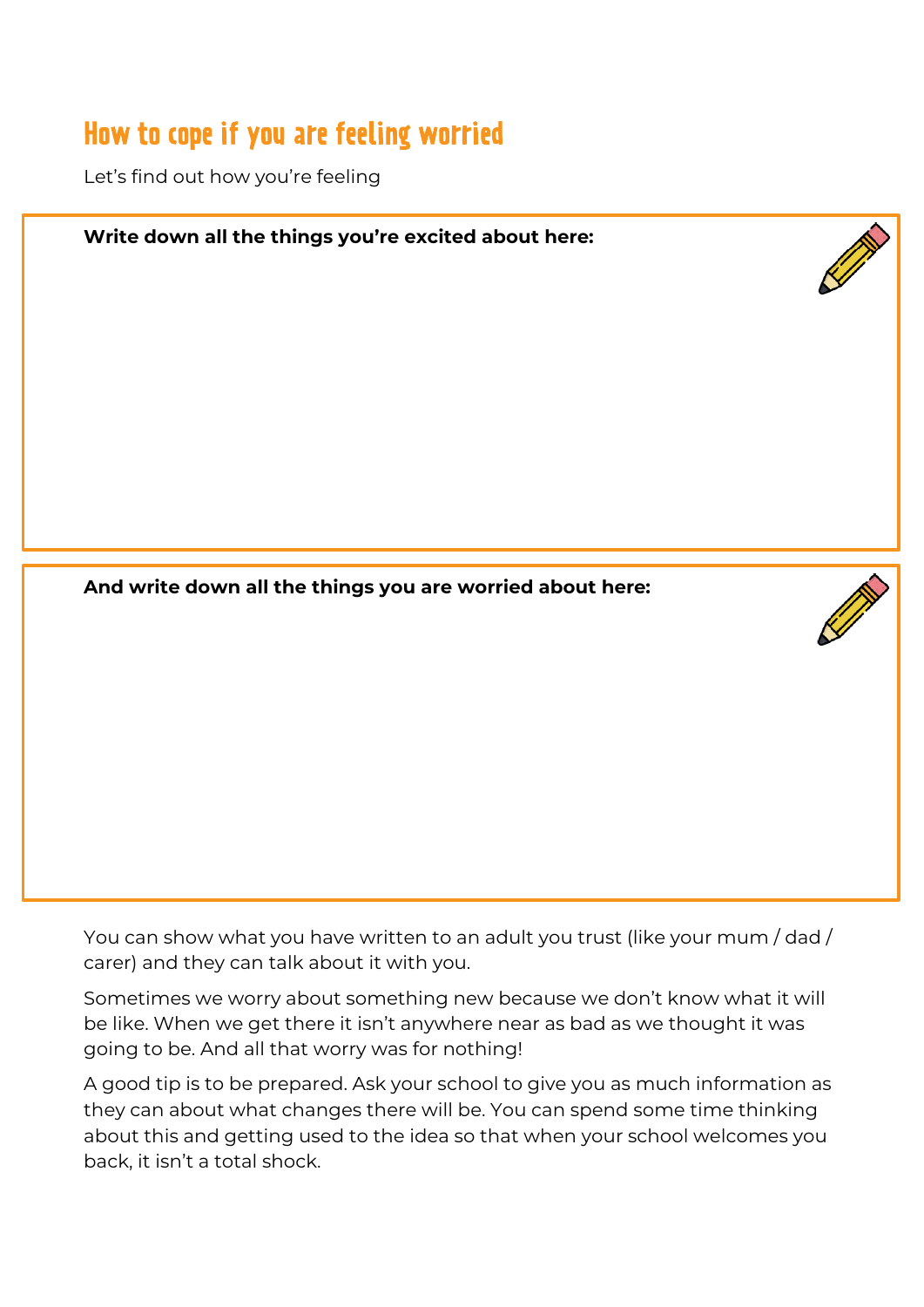# Who to talk to

If you have a school counsellor they are there to listen to you and support you. Child line offers online and telephone support

**[www.childline.org.uk](http://www.childline.org.uk/)**

**0800 1111**

# Some tips on hygiene

#### **We all need to wash our hands often**

Click or tap the video below which shows you how to wash your hands properly.



#### **Catch it! Bin it! Kill it!**

When we cough or sneeze we can pass on infections.

We can reduce the risk by coughing or sneezing into a tissue, putting it in the bin and then washing our hands thoroughly.